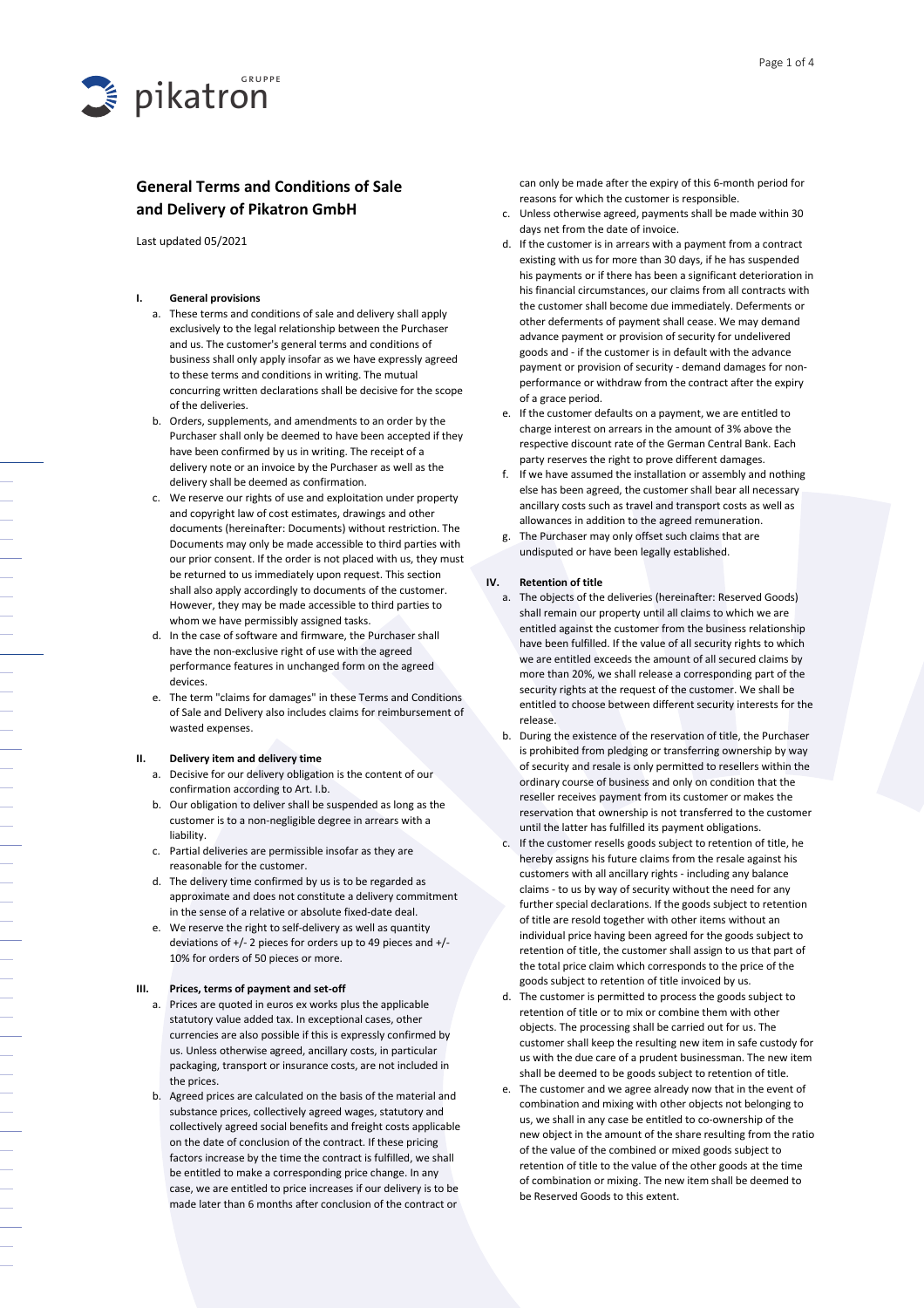

- f. The provision on the assignment of claims according to Art. IV.c shall also apply to the new item. However, the assignment shall only apply up to the amount corresponding to the value of the processed, combined, or mixed Reserved Goods invoiced by us.
- g. If the customer combines the goods subject to retention of title with real estate or movable property, he shall also assign to us by way of security his claim to which he is entitled as remuneration for the combination, including all ancillary rights, in the amount of the ratio of the value of the combined goods subject to retention of title to the other combined goods at the time of the combination.
- h. Until revoked, the customer is authorised to collect assigned claims from the resale. In the event of good cause, in particular default in payment, suspension of payment, opening insolvency proceedings, bill protest or justified indications of over-indebtedness or imminent insolvency of the customer, we shall be entitled to revoke the collection authorisation of the customer. In addition, we may, after prior warning and observance of a reasonable period of time, disclose the assignment by way of security, realise the assigned claims and demand the disclosure of the assignment by way of security by the ordering party to the customer.
- i. In the event of seizures, confiscations or other dispositions or interventions by third parties, the customer must notify us immediately. If a justified interest is substantiated, the customer must immediately provide us with the information required to assert its rights against the customer and hand over the necessary documents.
- j. In the event of breaches of duty by the customer, in particular in the event of default in payment, we shall be entitled to withdraw from the contract in addition to taking back the goods after the unsuccessful expiry of a reasonable deadline set for the customer to perform; the statutory provisions on the dispensability of setting a deadline shall remain unaffected. The customer shall be obliged to surrender the goods. Our taking back or assertion of the reservation of title or the seizure of the goods subject to reservation of title shall not constitute a withdrawal from the contract unless we have expressly declared this.

#### V. Deadlines for deliveries and delay

- a. The observance of deadlines for deliveries assumes the timely receipt of all documents to be provided by the customer, necessary approvals and releases, in particular of plans, as well as the observance of the agreed terms of payment and other obligations by the customer. If these prerequisites are not fulfilled in time, the deadlines shall be extended accordingly; this shall not apply if we are responsible for the delay.
- b. If the non-compliance with the deadlines is due to
	- i. force majeure, e.g. mobilisation, war, acts of terrorism, riot or similar events (e.g. pandemic, strike, lockout),
	- ii. viruses and other attacks by third parties on our IT system, insofar as these occurred despite compliance with the usual care for protective measures,
	- iii. obstacles due to German, US and other applicable national, EU or international regulations of foreign trade law or due to other circumstances for which we are not responsible, or
	- iv. untimely or improper delivery of input material to us, the deadlines shall be extended accordingly.
- c. If we are in default, taking into account a reasonable grace period, the customer may - provided that they can credibly demonstrate that they have suffered damage as a result demand compensation of the default of 0.5% for each completed week, but in no case more than a total of 5% of

the price for the part of the deliveries which could not be used for the intended purpose due to the default.

- d. Both claims for damages by the Purchaser due to delay in delivery and claims for damages in lieu of performance which exceed the limits specified in Art. V.care excluded in all cases of delayed delivery, even after the expiry of any deadline set for delivery. This shall not apply in cases of liability for intent, gross negligence or injury to life, body, or health. The customer may only withdraw from the contract within the framework of the statutory provisions if we are responsible for the delay in delivery. A change in the burden of proof to the detriment of the Purchaser is not associated with the above provisions.
- e. At our request, the customer is obliged to declare within a reasonable period of time whether he will withdraw from the contract due to the delay in delivery or insist on delivery.
- f. If dispatch or delivery is delayed at the request of the Purchaser by more than one month after notification of readiness for dispatch, the Purchaser may be charged storage costs amounting to 0.5% of the price of the items of the deliveries for each additional month or part thereof, but not exceeding a total of 5%. The contracting parties are at liberty to prove higher or lower storage costs.

#### VI. Transfer of risk

- a. Even in the case of freight paid delivery, the risk shall pass to the Purchaser as follows:
	- i. in the case of delivery without installation or assembly, when it has been brought for dispatch or collected. At the request and expense of the Purchaser, the delivery will be insured by us against the usual transport risks;
	- ii. in case of delivery with installation or assembly on the day of takeover at their own company or, if agreed, after successful trial operation.
- b. If the dispatch, the delivery, the start, the performance of the assembly or erection, the takeover at their own company or the trial run is delayed for reasons for which the Purchaser is responsible or if the Purchaser is in default of acceptance for other reasons, the risk shall pass to the Purchaser.

#### VII. Installation and assembly

Unless otherwise agreed in writing, the following provisions shall apply to installation and assembly:

- a. The Purchaser shall assume and provide in good time at their own expense:
	- i. all ancillary work outside the industry, including the skilled and unskilled labour, materials and tools required for this purpose;
	- the items and materials required for assembly and commissioning, such as lifting gear and other devices;
	- iii. energy and water at the point of use including connections, heating and lighting;
	- iv. sufficiently large, suitable, dry and lockable rooms at the assembly site for the storage of machine parts, apparatus, materials, tools, etc. and adequate working and recreation rooms for the assembly personnel, including sanitary facilities appropriate to the circumstances; in addition, the Purchaser shall take the measures for the protection of the assembly personnel and our property at the construction site which it would take for the protection of its own personnel and property;
	- v. Protective clothing and protective devices required as a result of special circumstances at the assembly site.
- b. Prior to the start of the installation work, the customer shall provide the necessary information on the location of concealed electricity, gas and water lines or similar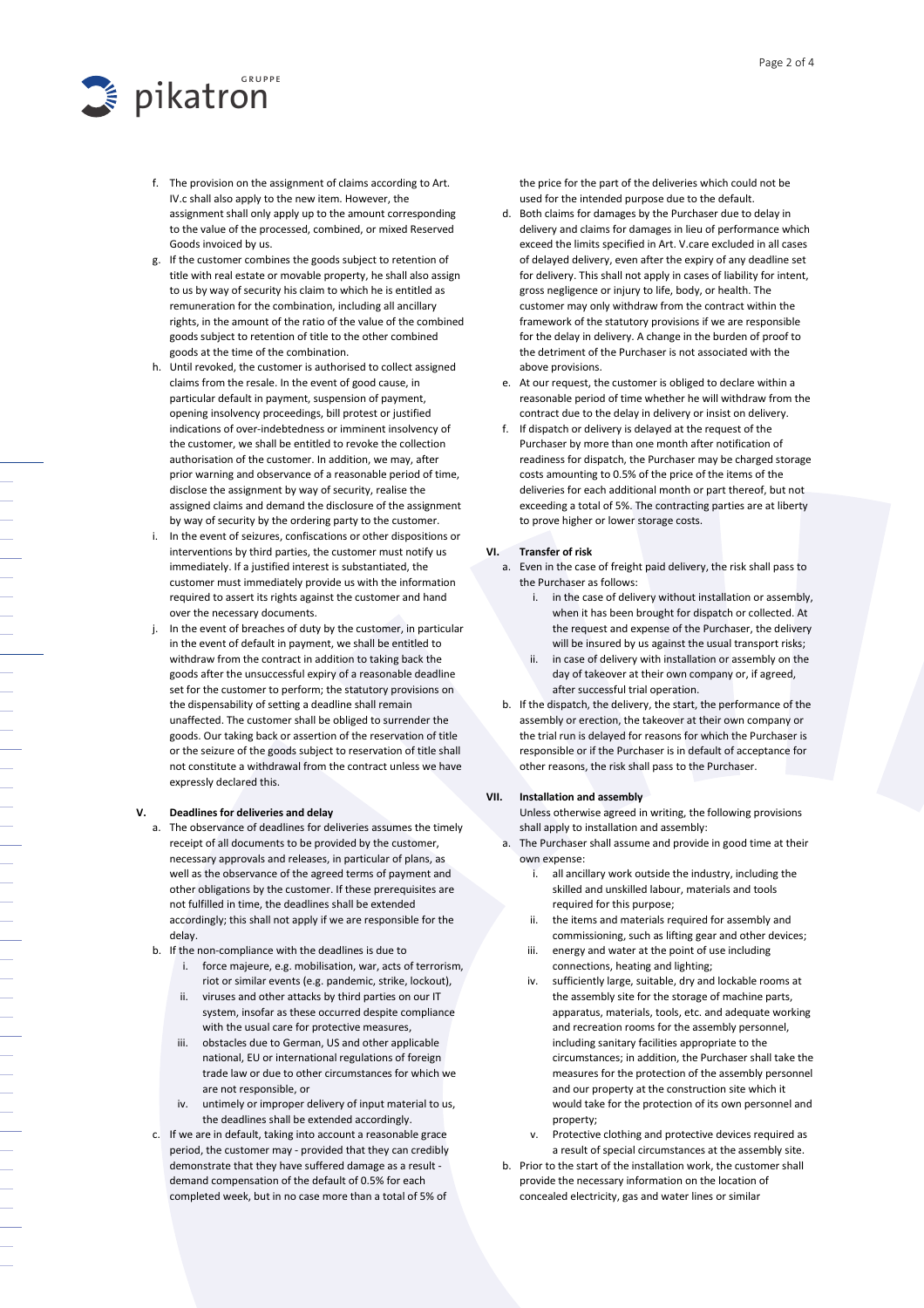

installations as well as the required structural data without being requested to do so.

- c. Prior to the start of assembly or erection, the materials and objects required for the commencement of the work must be available at the assembly or erection site and all preparatory work must have progressed to such an extent that assembly or erection can be commenced as agreed and carried out without interruption. Access roads and the installation or assembly site must be levelled and cleared.
- d. If the installation, assembly, or commissioning is delayed due to circumstances for which we are not responsible, the customer shall bear the reasonable costs for waiting time and any additional travel required by us or the assembly personnel.
- e. The customer shall certify to us on a weekly basis the duration of the working time of the assembly personnel as well as the completion of the installation, assembly, or commissioning.
- f. If we demand acceptance of the delivery after completion, the customer shall carry this out within two weeks. Acceptance shall be deemed to have taken place if the customer allows the two-week period to elapse or if the delivery has been put into use - if applicable, after completion of an agreed test phase.

#### VIII. Receipt

The Purchaser may not refuse to accept deliveries due to insignificant defects.

#### IX. Material defects and warranty

We shall be liable for material defects as follows, provided that the Purchaser complies with their obligation to inspect and give notice of defects:

- a. All parts or services which have a material defect, the cause of which was already present at the time of the transfer of risk and the date of the transfer of risk was not more than 24 months ago, shall, at our discretion, be repaired, replaced, or provided again free of charge.
- b. Claims for subsequent performance shall become statutebarred 6 months after the statutory commencement of the limitation period; the same shall apply to withdrawal and reduction. This period shall not apply:
	- i. insofar as the law prescribes longer periods,
	- ii. in the case of intent,
	- iii. in the event of fraudulent concealment of the defect, as well as

claims for reimbursement of expenses of the Purchaser pursuant to Section 445a of the German Civil Code (recourse of the Seller) shall also become statute-barred 6 months after the statutory commencement of the limitation period, provided that the last contract in the supply chain is not a purchase of consumer goods. The statutory provisions on suspension of expiry, suspension and recommencement of the periods shall remain unaffected.

- c. Notification of defects by the Purchaser must be made in writing without delay, in the case of obvious defects within 7 days of the transfer of risk.
- d. In the event of claims for defects, payments by the customer may be retained to an extent that is in reasonable proportion to the material defects that have occurred. The customer shall not have a right of retention if its claims for defects are time-barred. If the notification of defects is unjustified, we shall be entitled to demand reimbursement of the expenses incurred by us from the customer.
- e. The Purchaser shall give us the opportunity to remedy the defect within a reasonable period of time. If the purchaser refuses this period, we shall be released from liability for defects.
- f. The warranty period shall be 3 months for rectifications, 6 months for replacement deliveries or replacement services. However, it shall run at least until the expiry of the original warranty period for the delivery item.
- g. If subsequent performance fails, the Purchaser may without prejudice to any claims for damages pursuant to No. X withdraw from the contract or reduce the remuneration.
- h. Claims for defects shall not exist in case of just an insignificant deviation from the agreed quality, in case of only an insignificant impairment of usability, in case of natural wear and tear or damage occurring after the transfer of risk as a result of incorrect or negligent handling, excessive stress, unsuitable operating materials or due to special external influences not assumed under the contract, as well as in case of non-reproducible software errors. If improper modifications, installation/removal, or repair work is carried out by the Purchaser or by third parties, there shall also be no claims for defects for these and the resulting consequences.
- i. Claims of the Purchaser for expenses incurred for the purpose of supplementary performance shall be excluded to the extent that expenses are increased because the subjectmatter of the deliveries has subsequently been brought to another location than the Purchaser's branch office, unless doing so complies with the normal use of the deliveries. This shall apply mutatis mutandis to claims for reimbursement of expenses of the Purchaser pursuant to Section 445a of the German Civil Code (recourse of the Seller), provided that the last contract in the supply chain is not a purchase of consumer goods.
- j. The Purchaser's right of recourse against us pursuant to § 445a of the German Civil Code (recourse of the Seller) shall only exist to the extent that the Purchaser has not entered into any agreements with its customer exceeding the statutory claims for defects.
- k. Claims for damages by the Purchaser due to a material defect are excluded. This shall not apply in case of fraudulent concealment of the defect, in case of injury to life, body or health and in case of an intentional or grossly negligent breach of duty by us. A change in the burden of proof to the detriment of the Purchaser is not associated with the above provisions. Further claims or claims other than those regulated in this Art. IX on account of a material defect are excluded.

# X. Industrial property rights and copyrights; defects of title

a. Unless otherwise agreed, we are obliged to make the delivery only in the country of the place of delivery without infringing the industrial property rights and copyrights of third parties (hereinafter: property rights). If a third party asserts justified claims against the customer due to the infringement of property rights by deliveries made by us and used in accordance with the contract, we shall be liable to the customer within the period stipulated in Art. IX.bas follows:

- i. We shall, at our discretion and at our expense, either obtain a right of use for the deliveries concerned, modify them in such a way that the property right is not infringed, or replace them. If this is not possible for us under reasonable conditions, the customer shall be entitled to the statutory rights of withdrawal or reduction.
- ii. Our obligation to pay damages is governed by Art. VIII.
- iii. Our aforementioned obligations shall only exist insofar as the Purchaser immediately notifies us in writing of the claims asserted by the third party, does not acknowledge an infringement and all defensive measures and settlement negotiations remain reserved for us. If the customer ceases to use the delivery for reasons of mitigation of damages or other